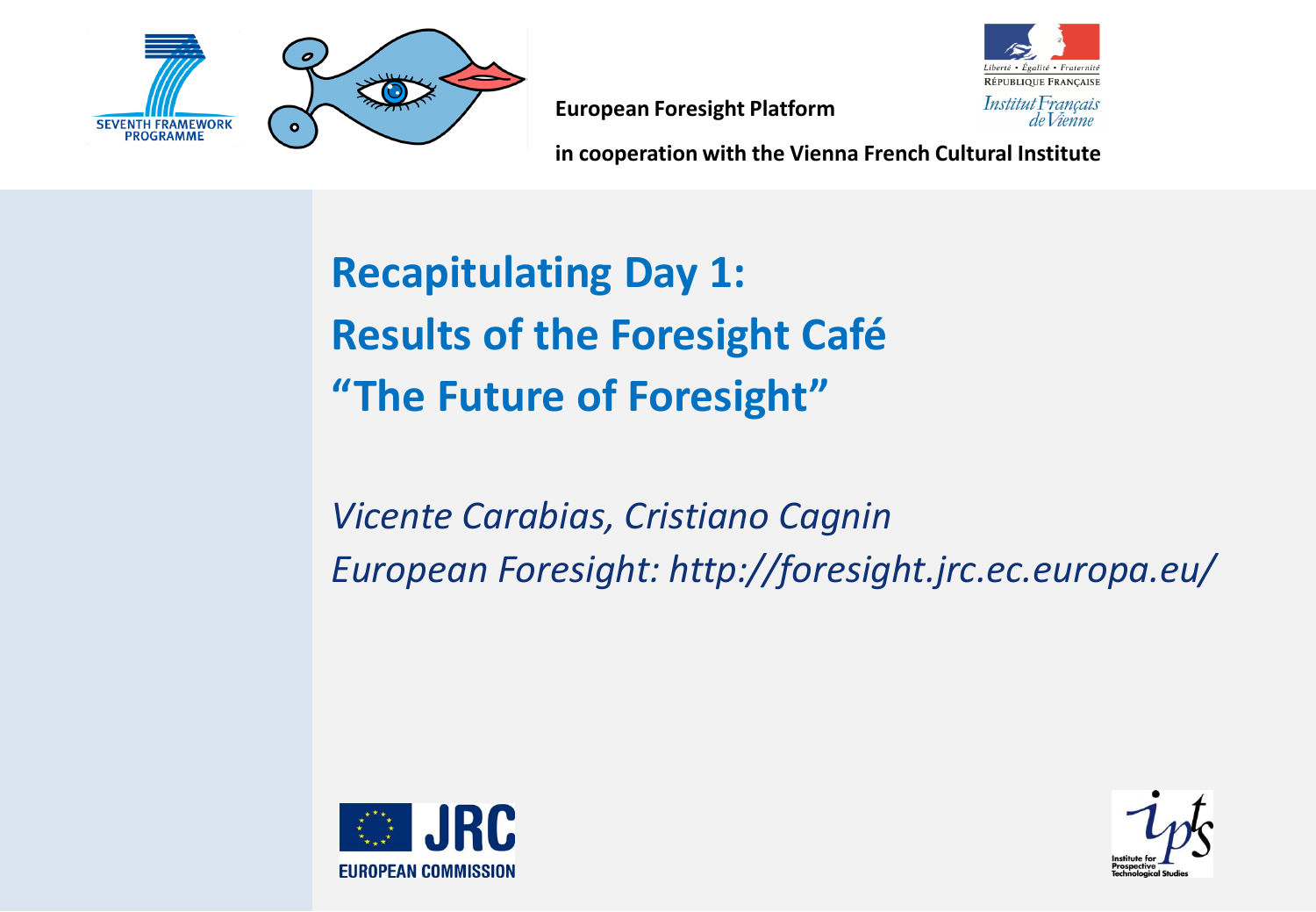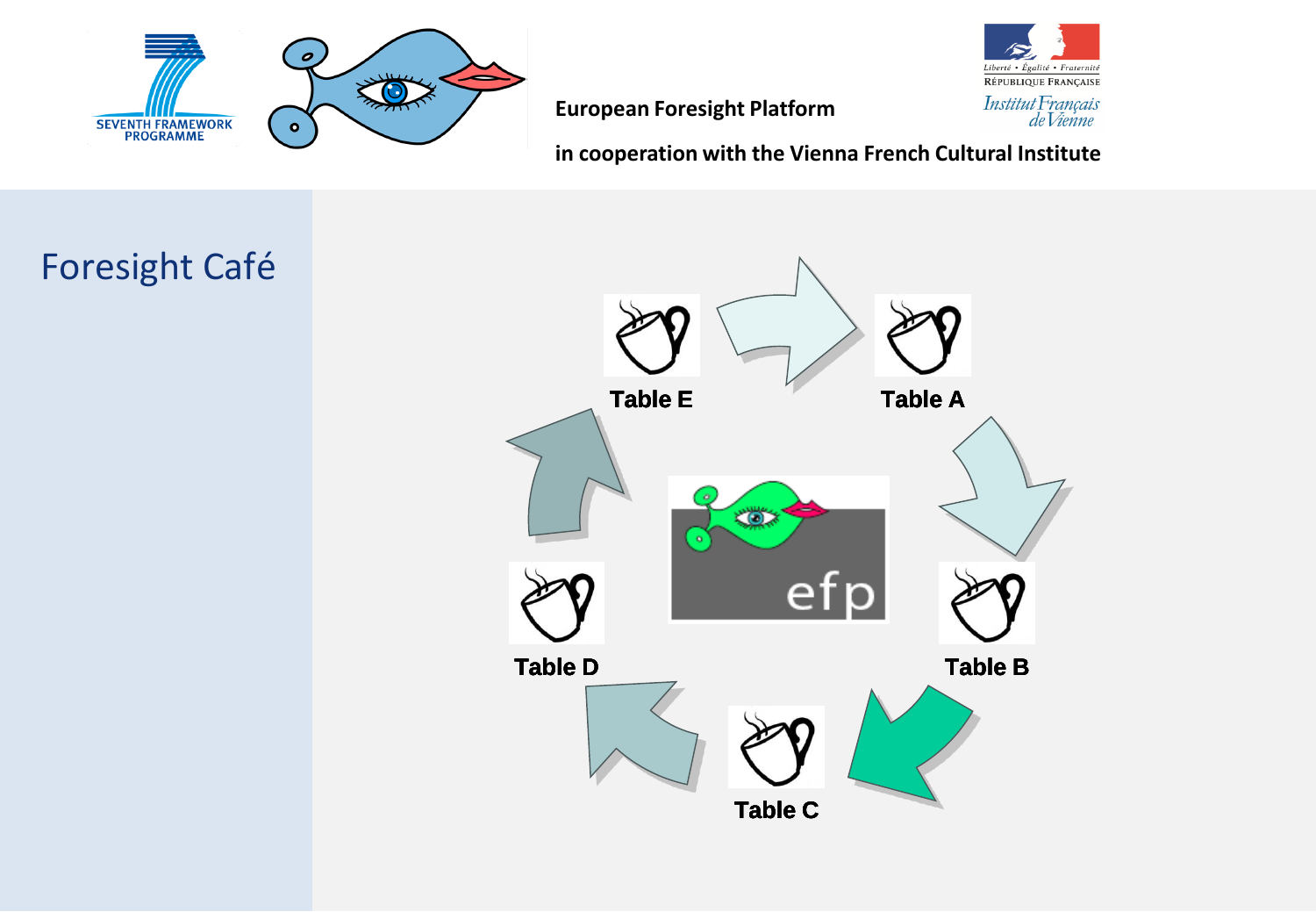



**in cooperation with the Vienna French Cultural Institute**

Foresight Café Table Topics

- How should foresight evolve to better respond to policy making needs? (Vicente Carabias, JRC-IPTS)
- How could quantitative and qualitative methods be combined to support forward looking decision making? (Fabiana Scapolo, JRC)
- How to ensure continuity and future value of the EFP to Support policy making? (Miriam Leis, TNO)
- How to use surprising and bewildering events to support foresight, horizon scanning and forward looking policy making? (Rafael Popper, Univ Manchester)
- How can we bring foresight into media and media to foresight? (Karl-Heinz Leitner, AIT)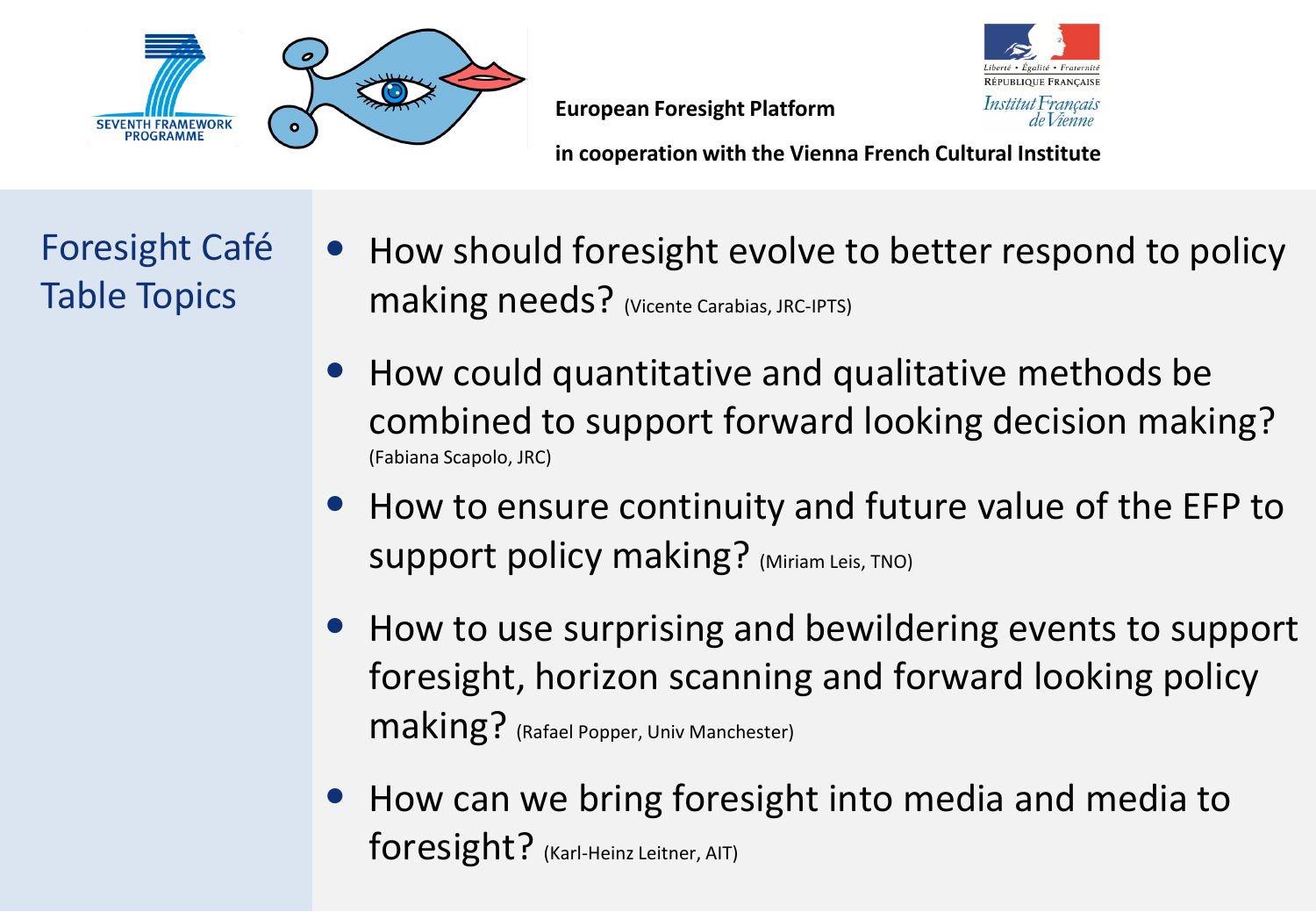



**in cooperation with the Vienna French Cultural Institute**

Links to previous sessions

- Communicate benefits & limits of foresight
- EFP: mapping, foresight briefs, online information, policy workshops, website, partner networks
- Foresight useful, where future is complex, high prob. of significant change, trends may not be favorable, long term time horizon
- Redefine foresight as policy support instrument, create synergies, avoid democracy deficit
- Understand relationship between strategic foresight and action, distinguish anticipatory dim. and contexts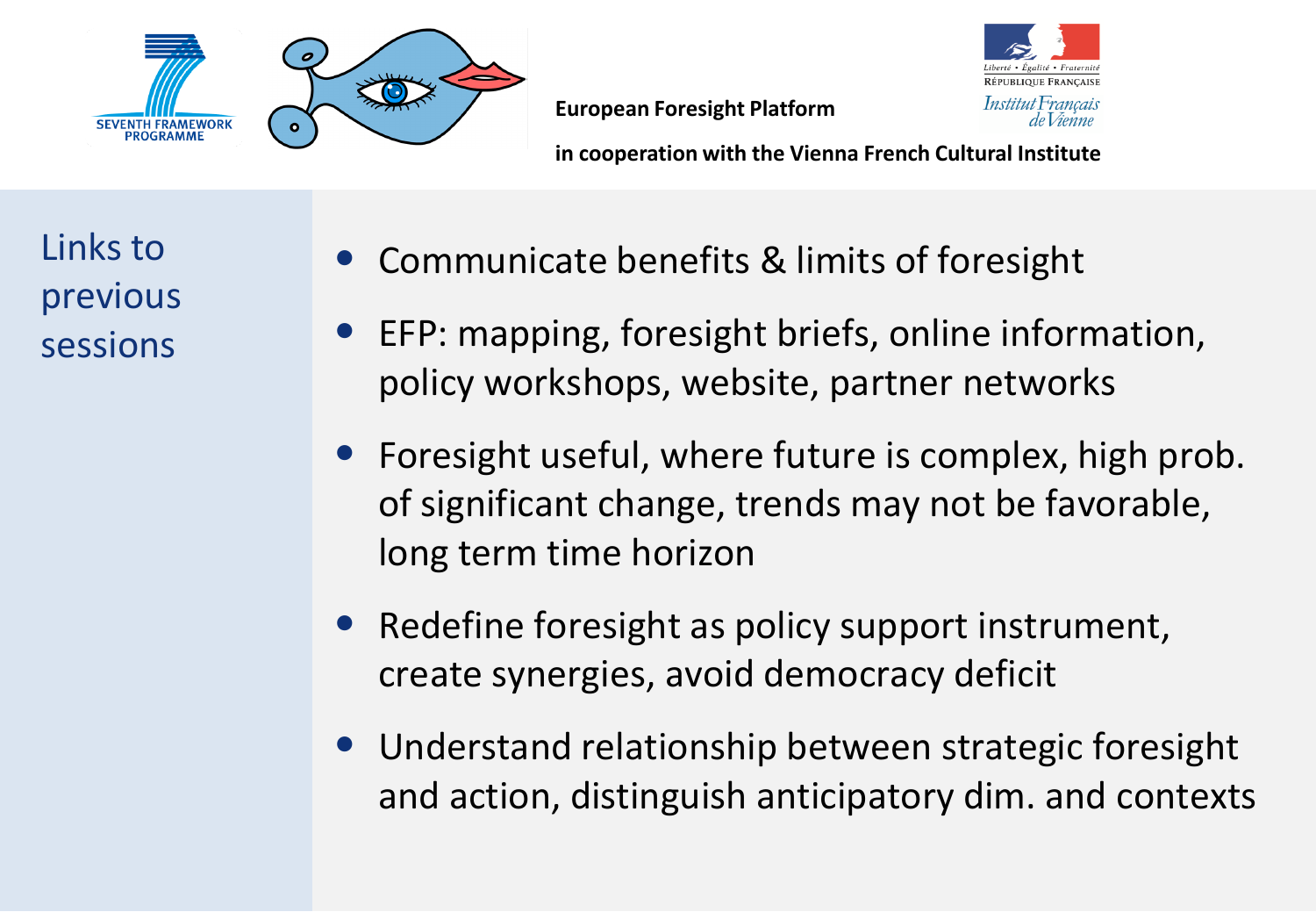

**in cooperation with the Vienna French Cultural Institute**

**RÉPUBLIQUE FRANCAISE** 

Institut Français de Vienne

Links to previous sessions

- Foresight requires careful configuration being contextualised, credible, diversed, systematic and farsighted (to keep creative element for future orient.)
- Provide evidence of foresight impacts: evaluation
- EFP embracing regional, national, European and global forward looking activities
- Fruitful collaboration between foresight and modelling communities envisaged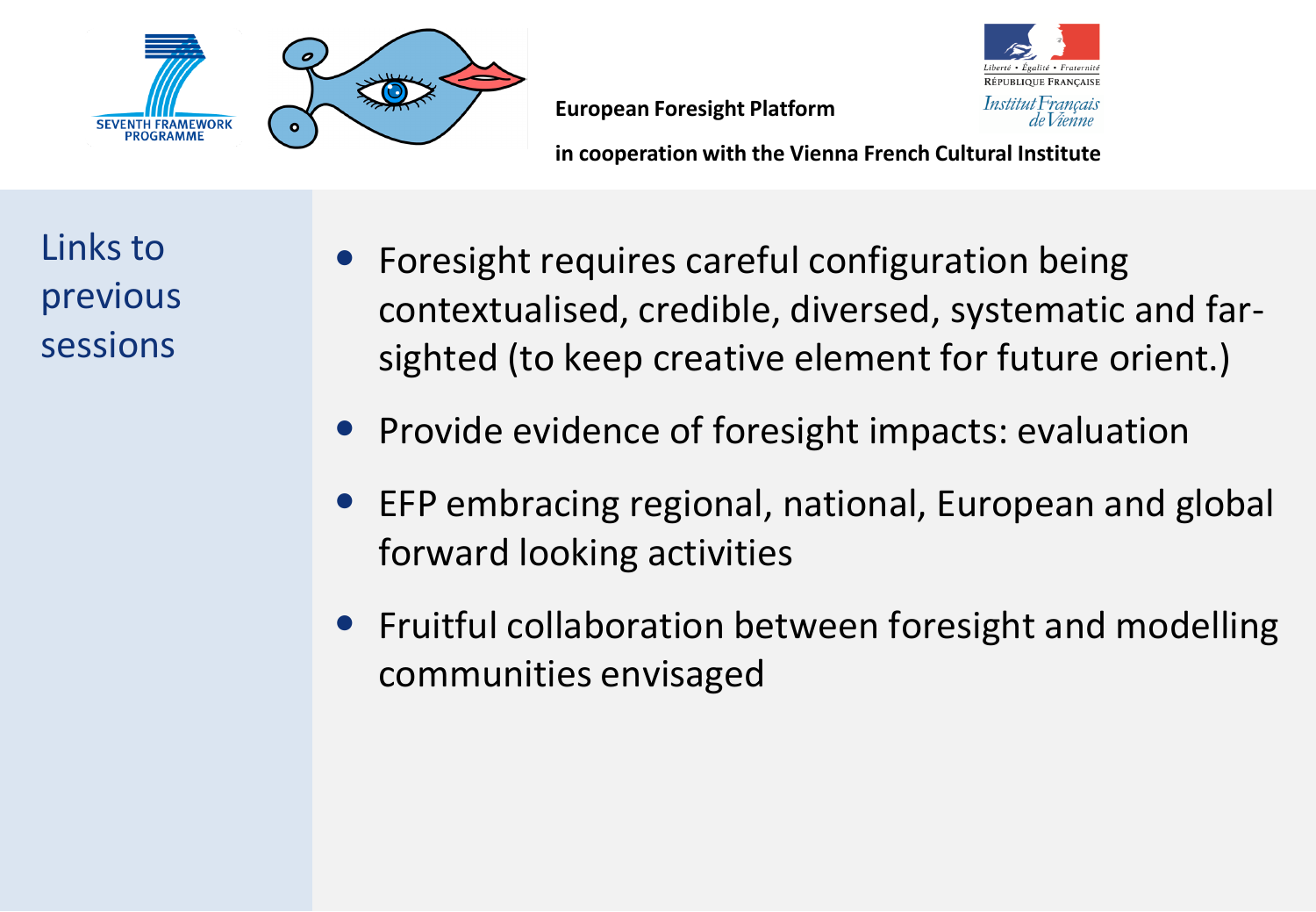

Liberté • Égalité • Fraternite RÉPUBLIQUE FRANÇAISE Institut Français<br>de Vienne

**European Foresight Platform**

**in cooperation with the Vienna French Cultural Institute**

## Results of the Foresight Café presented by the Hosts of the Tables

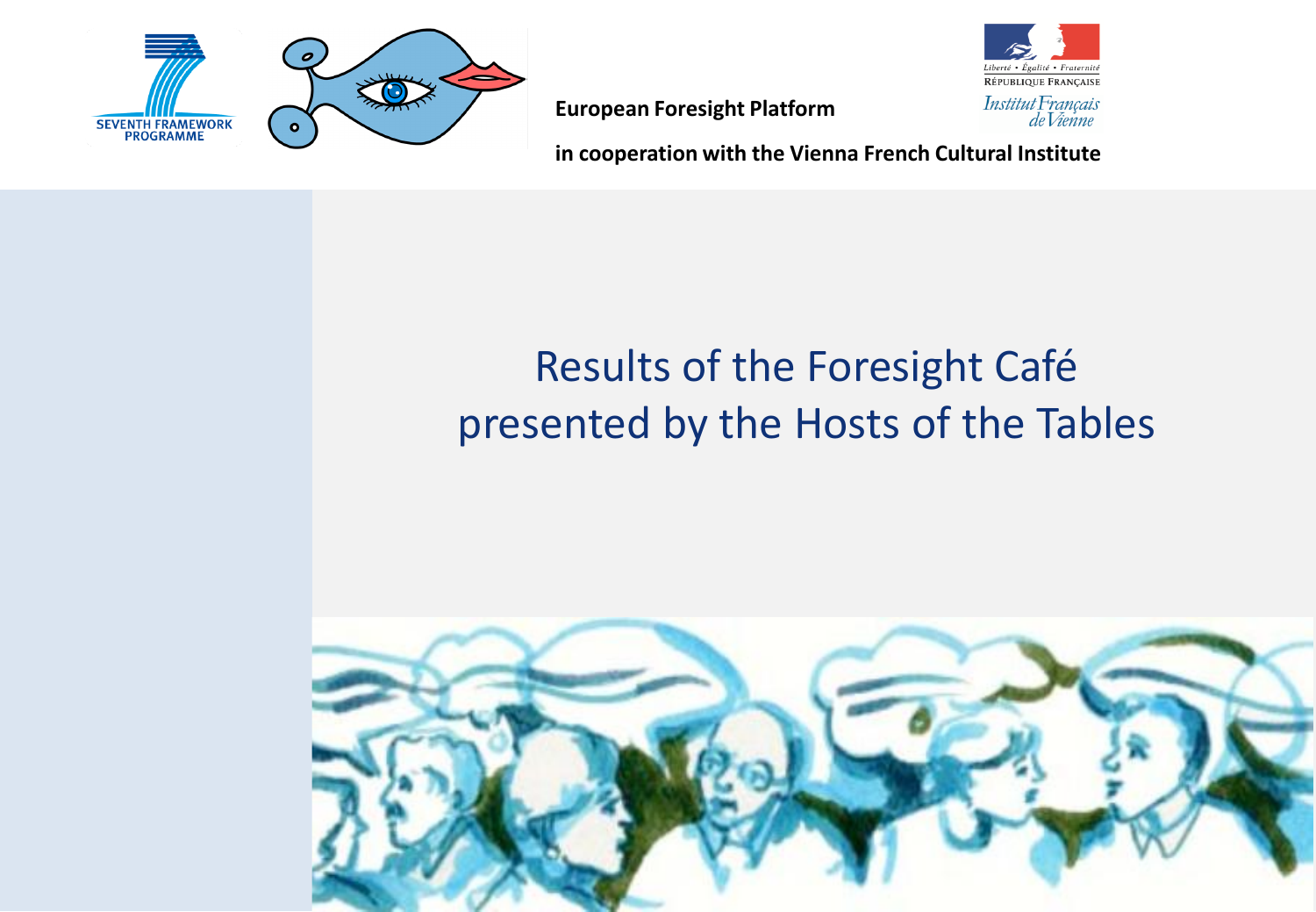

**in cooperation with the Vienna French Cultural Institute**

Results

Table A on "How should foresight evolve to better respond to policy making needs?" (Vicente Carabias)

- Important to understand policy process (urgency), educate policy makers about concept of foresight
- Ambition to create impact, upstream consultation (problem def. & objectives) and downstream activities
- Adaptive, flexible foresight
- Participatory foresight: build policy communities to involve today decision makers of tomorrow
- Connect academic world stronger to advance policy is.

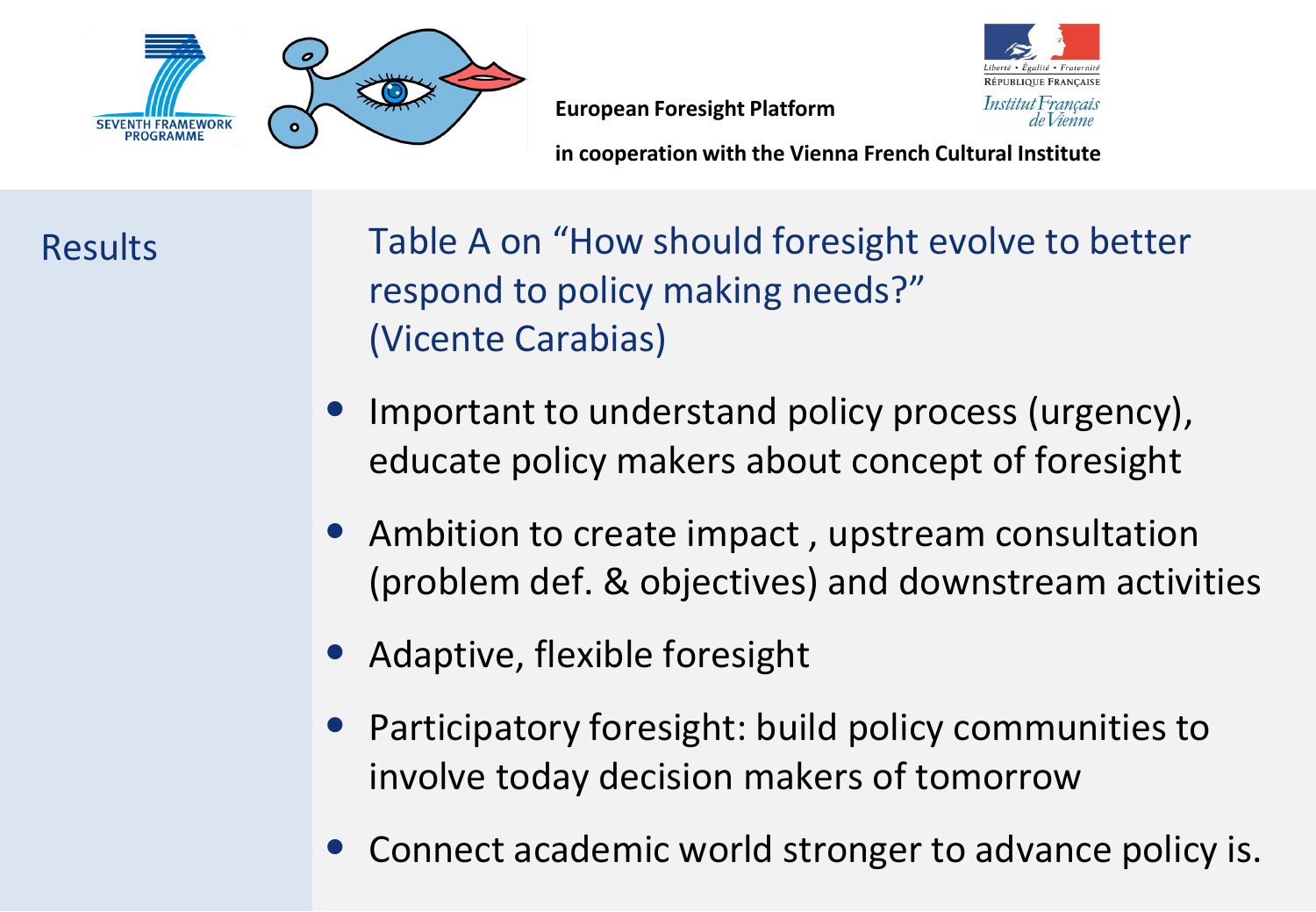

**RÉPUBLIQUE FRANCAISE** Institut Français de *Vienne* 

**in cooperation with the Vienna French Cultural Institute**

Results

Table B on "How could quantitative and qualitative methods be combined to support forward looking decision making?" (Fabiana Scapolo)

- General agreement that the combination of quantitative and qualitative methods would make many exercises more robust, but depending on the objectives (sometime would not be necessary)
- Different culture between the qualitative and quantitative practitioners. It is necessary to establish a common language
- Establish the motives, for the combination of qualitative and quant. methods. They can be used iteratively during the process
- Transparency is the big issues for modelling. The processing of data once the data runs is not fully transparent.
- Gaming is another quantitative method that can be used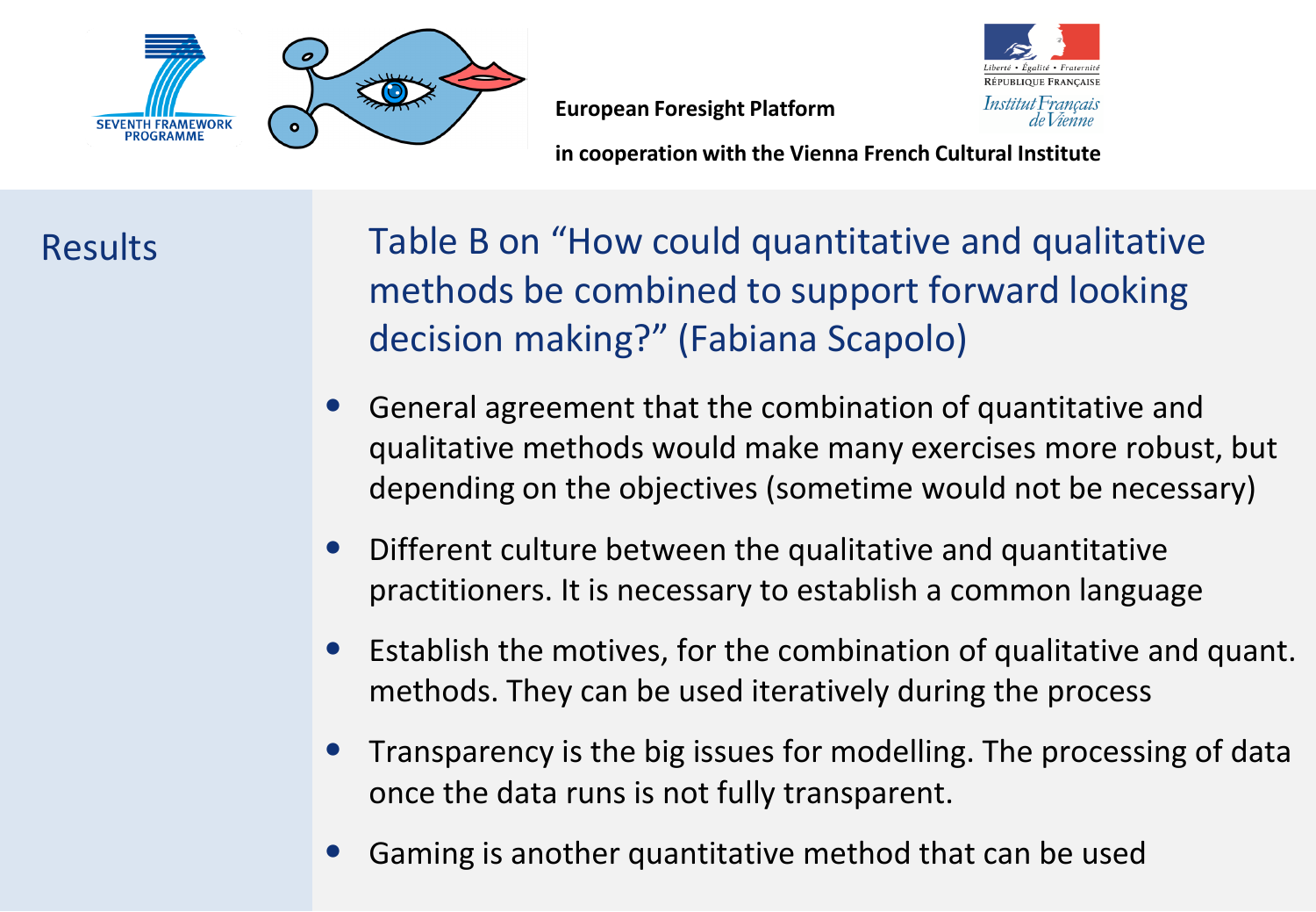

**in cooperation with the Vienna French Cultural Institute**

Results

- Table C on "How to ensure continuity and future value of the EFP to support policy making?" (Miriam Leis)
- Relation between foresight and policy (dependent or independent)
- Differentiated communication: stakeholders should be addressed in "their language" (e.g. communication in schools, universities)
- Road mapping, alternative futures and weak signals as possible future workshop topics

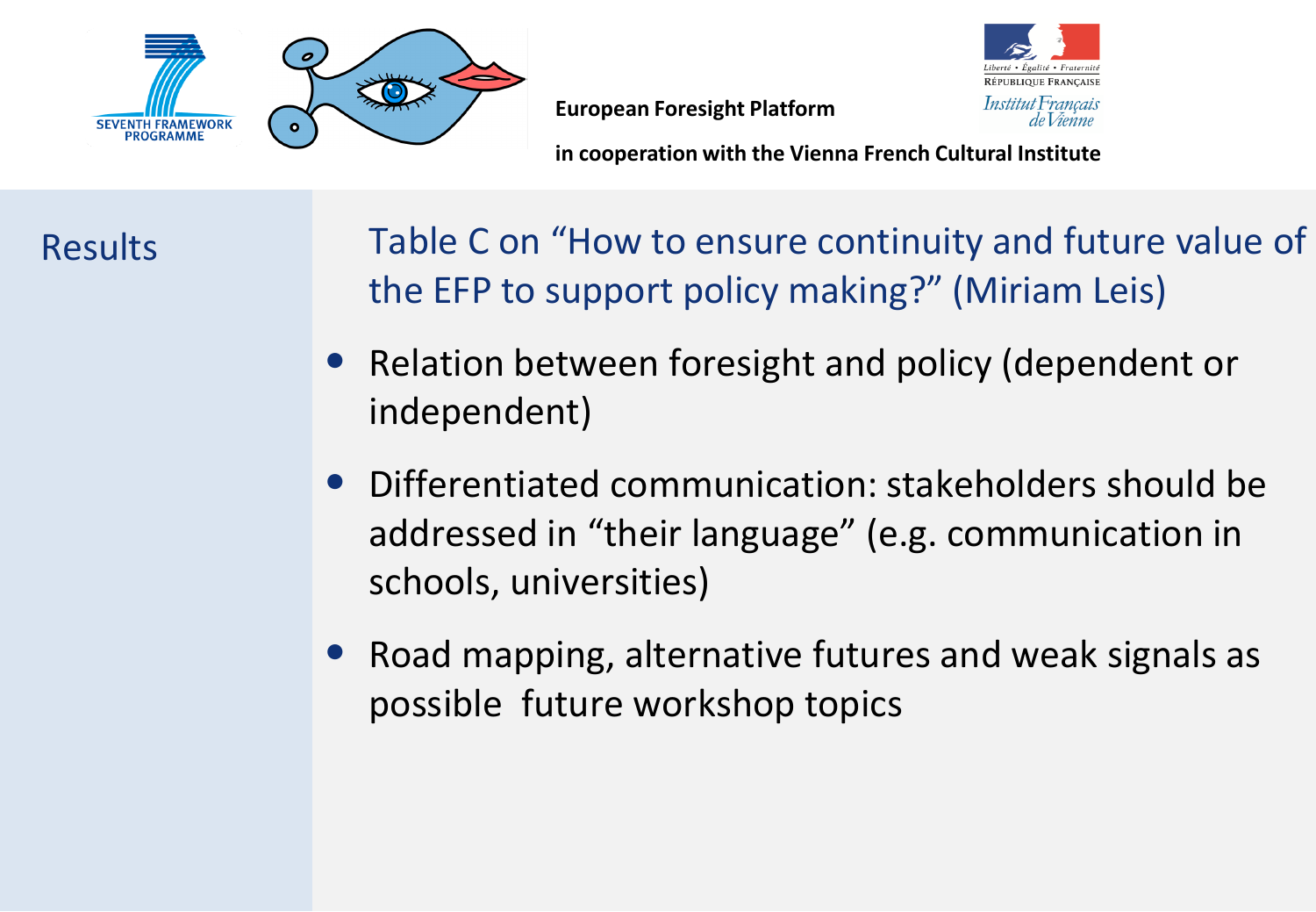

**in cooperation with the Vienna French Cultural Institute**

Results

- Table C on "How to ensure continuity and future value of the EFP to support policy making?" (Miriam Leis)
- How can the EFP remain to be useful: community based on the attendees of this workshop, bring in people of businesses and associations, list of people participating in foresight exercises across Europe
- Gathered information from former projects and the EFP (Briefs) should be made accessible in a functional way (search function, possibilities to consult database according to specific interests)

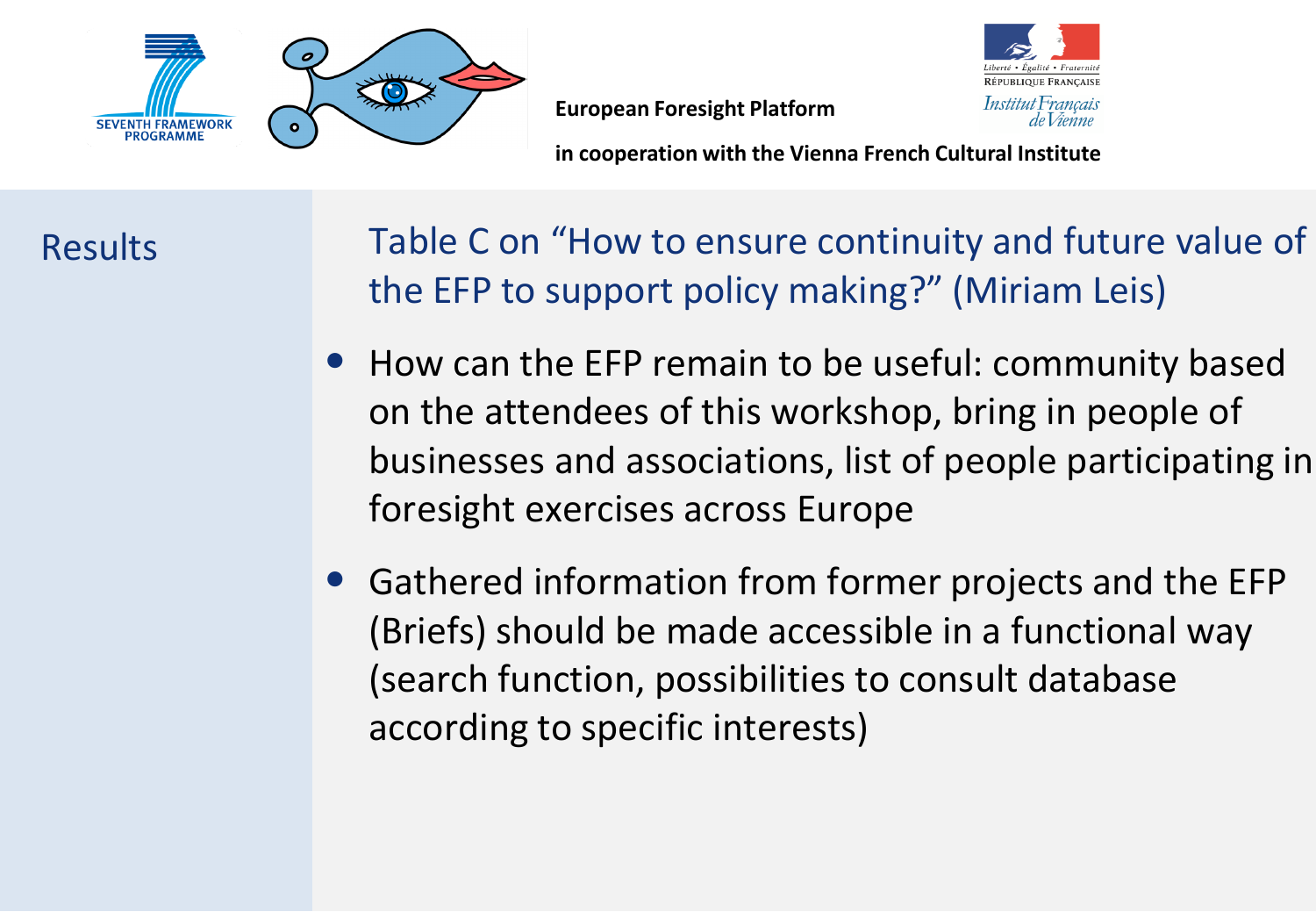

**in cooperation with the Vienna French Cultural Institute**

Results

Table D on "How to use surprising and bewildering events to support foresight, horizon scanning and forward looking policy making?" (Rafael Popper)

- Behavioural changes are crucial, to generate momentum, to turn weak signals into strong developments
- Early warning system: Who would be using or have access to an early warning system? Avoid creating crisis!
	- We need a smart wild cards and weak signals management system (interactive database), possibly including analyses/lessons of past wild cards.
- How to distinguish the relevant from the less relevant WS? (Rumours vs. wildcards…)
- Instrumental use and abuse of weak signals to generate a wild card situation

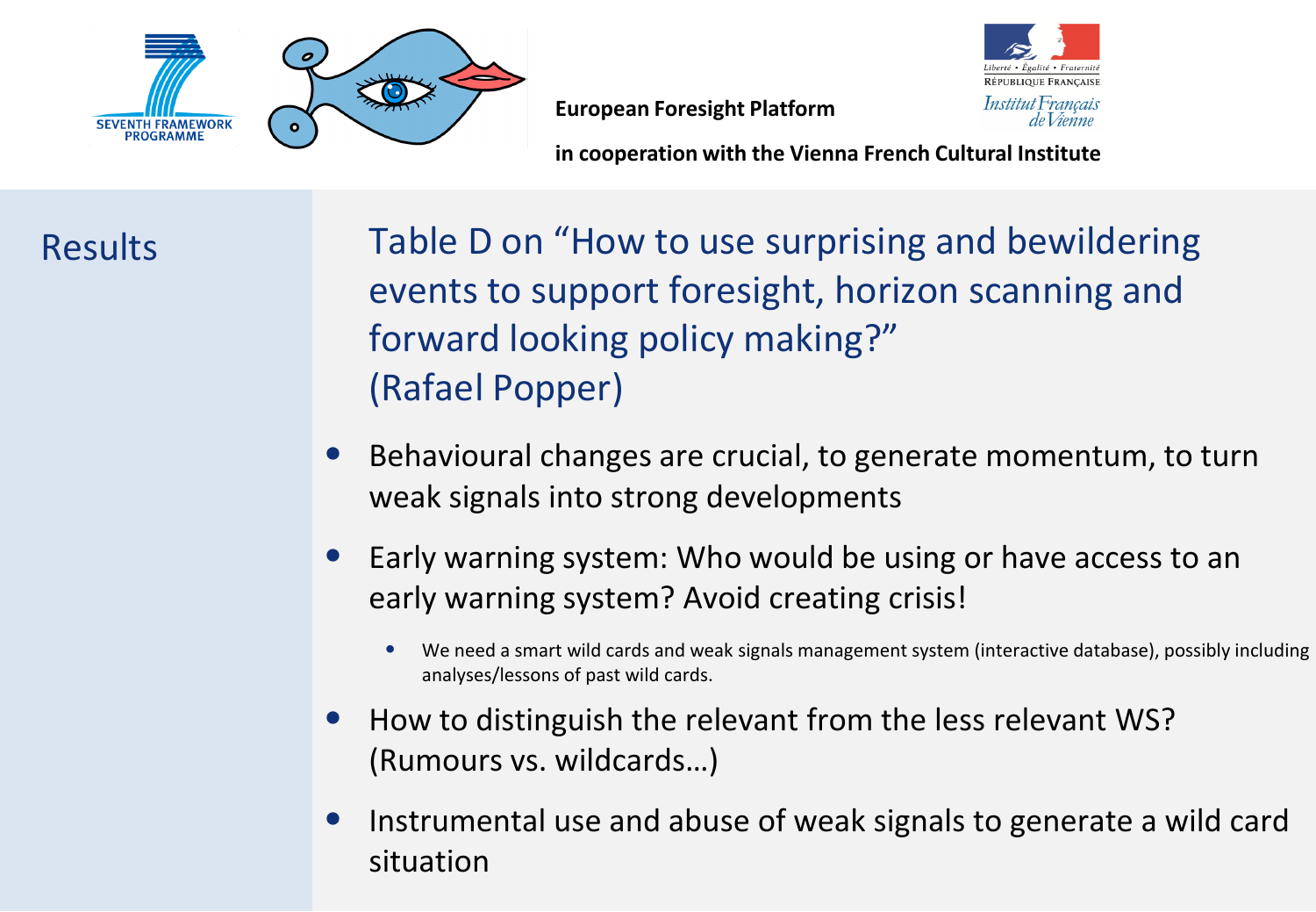

**in cooperation with the Vienna French Cultural Institute**

Results

Table D on "How to use surprising and bewildering events to support foresight, horizon scanning and forward looking policy making?" (Rafael Popper)

- Ask for basic assumptions and then for the exact opposite of those safe assumptions to trigger "out oft he box" thinking
- Negative weak signals more likely to be taken up by policy, at least in Europe, not in North America where the attitude is different
- To identify positive signals, as well, by:
	- Possibly using new media, artists, creative industries, writers, young people who can bring new ideas, social networks (e.g. Twitter)
	- Drawing on science fiction, utopian and dystopian literature

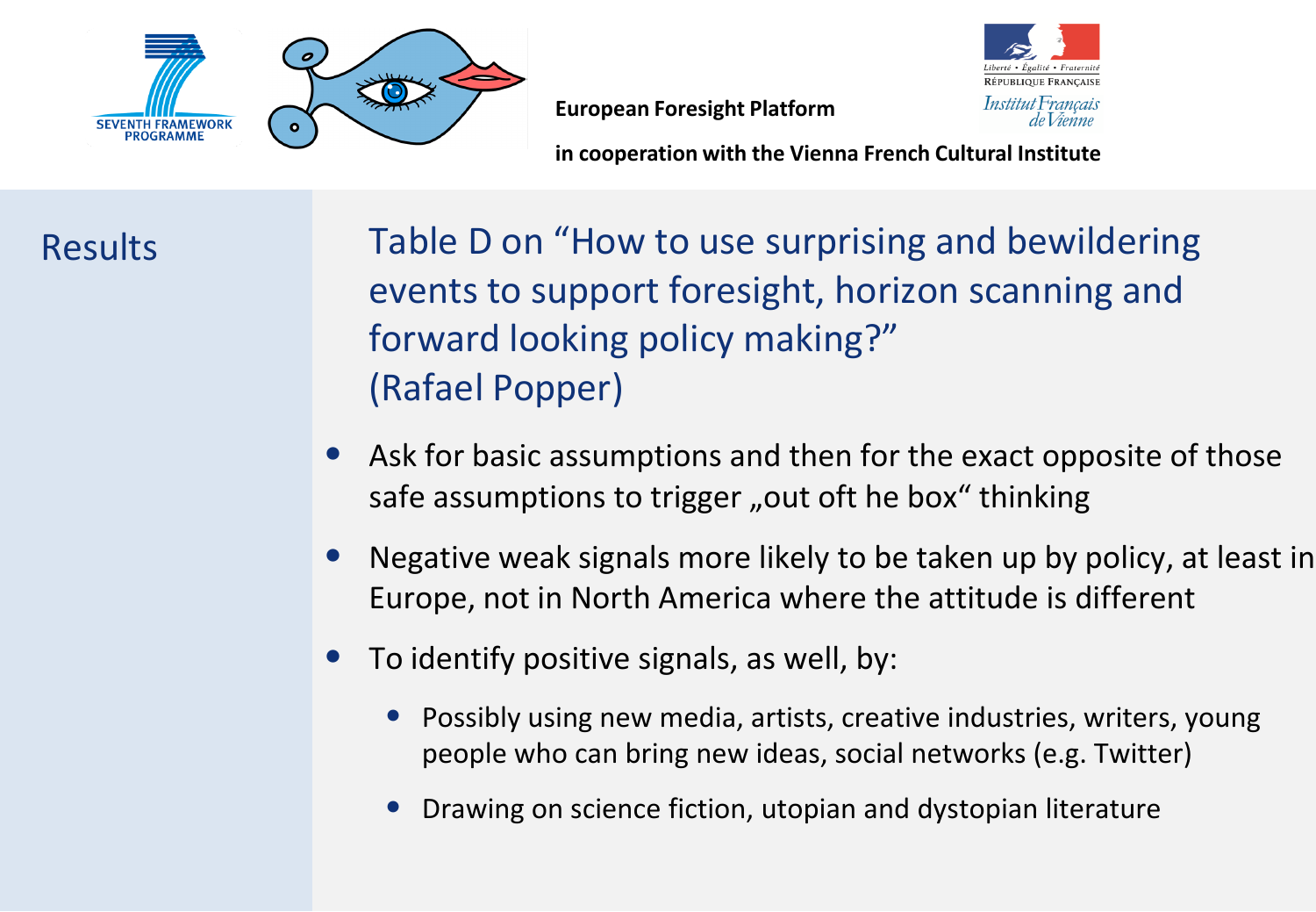

**in cooperation with the Vienna French Cultural Institute**

Results

Table D on "How to use surprising and bewildering events to support foresight, horizon scanning and forward looking policy making?" (Rafael Popper)

- Use cautiously wild cards in your scenarios (i.e. not to make them dependent on the wild cards occurrence) to check robustness but avoiding to wreck your credibility of your scenarios
- To think about potential "wild card" solutions to (grand) challenges
- To identify weak signals that hints that a pending wild card may turn into a Grand Challenge

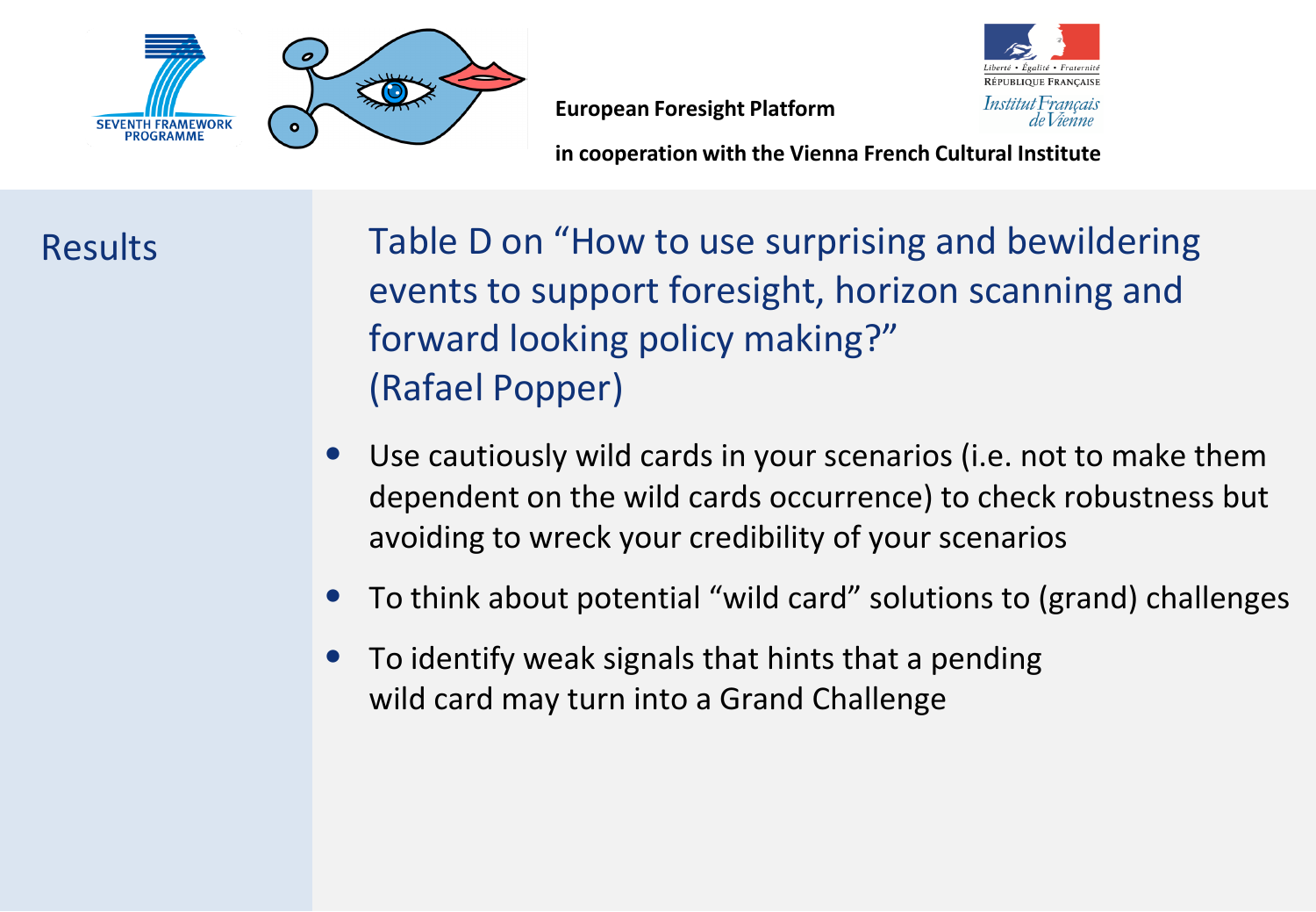

**in cooperation with the Vienna French Cultural Institute**

Results

- Table E on "How can we bring foresight into media and media to foresight?" (Karl-Heinz Leitner)
- Opportunities (enabler, scenarios, awareness, etc.) versus risks of using media (results trivialised, etc.)
- Barriers for not using media: not in the interests of sponsors, lose control
- Alignment between communication aim and type of media (internet for participation, gaming, press, etc.)
- We need a differentiated use of media (strategy, resources, skills, creative industries, etc.)